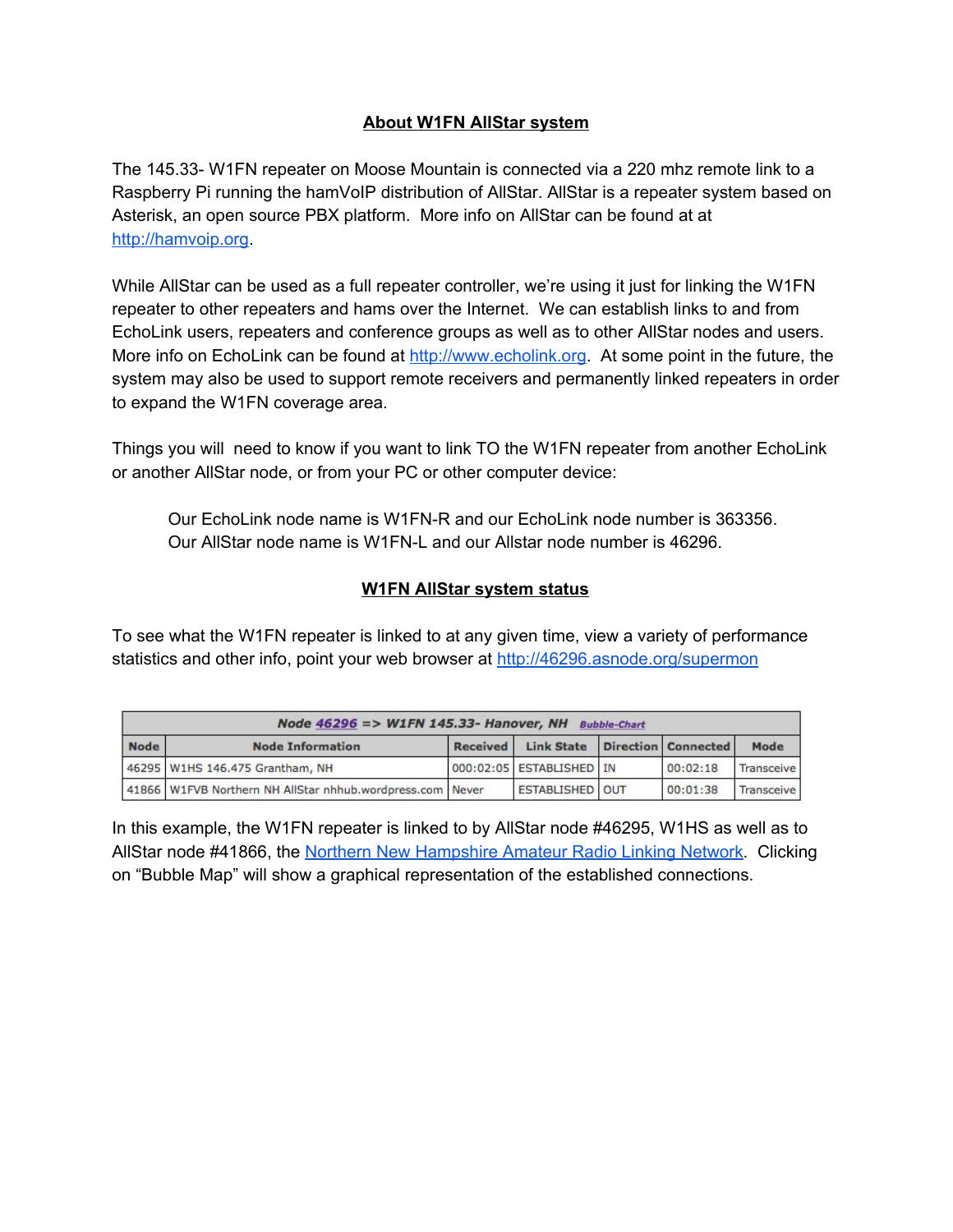

Allstar Link [surrounding node 46296] status of 11/13/17 14:53:02 GMT

Looking at the bubble chart you'll see W1FN linked to Node #46295(W1HS) as well as Node #41866(W1FVB,. Northern NH AllStar). W1FVB is also shown linked to a whole lot of nodes which comprise the Northern NH AllStar network.

## **Connecting and disconnecting links on the W1FN AllStar system**

Here's how you can establish or disconnect links on the W1FN AllStar system.

● **Start by monitoring the repeater** for 30-60 seconds to make sure that the repeater is not in use, then proceed. If it is in use, please don't send any commands to the repeater as doing so might disrupt someone else's conversation.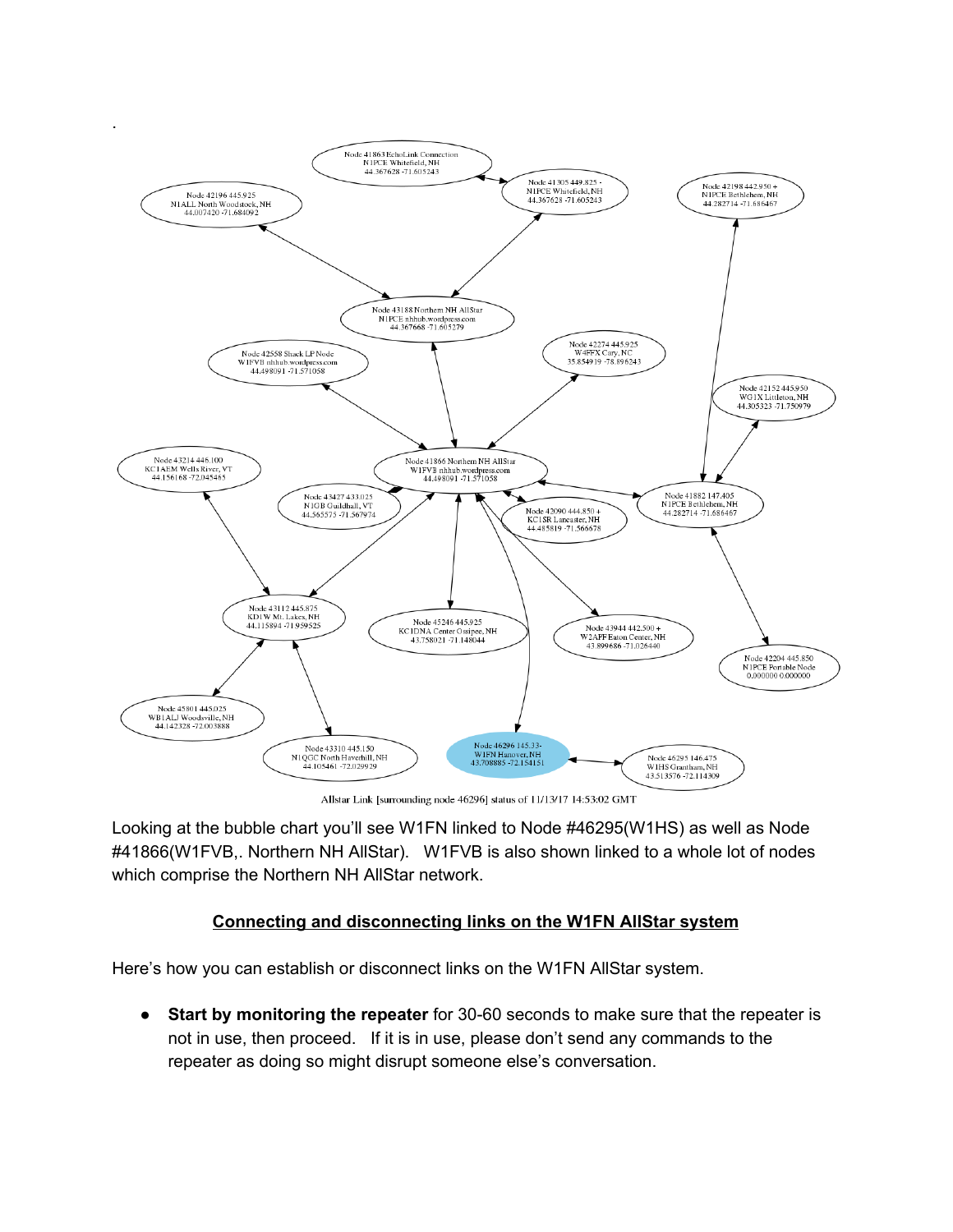- **Before sending commands** to the W1FN repeater, please identify yourself and say what you're intentions are so that other folks listening to the repeater know what's happening. Key up your mic, Identify with something like '*this is <your callsign>, linking the repeater*". It is usually best to not link the repeater to another repeater if is already linked to something. Doing so can cause a large number of repeaters to be linked to each other and tie up our repeater with talk between users of those other repeaters that may not necessarily be directed to anyone in the local W1FN service area.
- **See what the W1FN repeater is connected to before you establish more links.** Key your mic and dial \*70 on your DTMF keypad to have the AllStar system tell you what the current connections are. If the system is not linked it will say "*Node 46296 - repeat only*". If the system is linked, it will say something along the lines of "N*ode 46296 node 42353 transceive*"
- **To link to another AllStar node**, for example the Northern New Hampshire AllStar network which is node number 41866 send \*141866. The repeater will respond with "*Node* 41866 *connected to node 46295*". After the link has been established, identify yourself so that folks on the other node know who just dropped in, "*This is <your callsign> via the W1FN repeater*".
- **To unlink another AllStar node,** send \*3141866. The repeater will respond with "*Node 41866 disconnected*".
- **To unlink the last connected node**, send \*10. The repeater will respond with "*Node xxxxx disconnected*", where xxxxx will be the number of the last node which the system had connected to.
- **Linking EchoLink nodes** is the same procedure as for AllStar, but you'll need to put a "3" before the **6-digit EchoLink node number**. If the EchoLink node number is shorter than 6 digits, prepend 0s before it. For example, to link to EchoLink New England Reflector \*NEW-ENG\* which is EchoLink node number 9120 you would send \*33009129 The repeater would respond by saying "*Node 3009129 \*NEW-ENG\* connected to node 46296*."
- **To disconnect an EchoLink node**, send \*13<6-digit EchoLink node number>. To disconnect from The New England EchoLink Reflector, send \*13009129, or \*10 to disconnect from the last connected node. The repeater will respond with "*Node 3009129 \*NEW-ENG\* disconnected*".

**Please remember** that due to the nature of the linked network, it is good practice to pause between transmission a little bit longer than normal as it takes some time for all the nodes to key